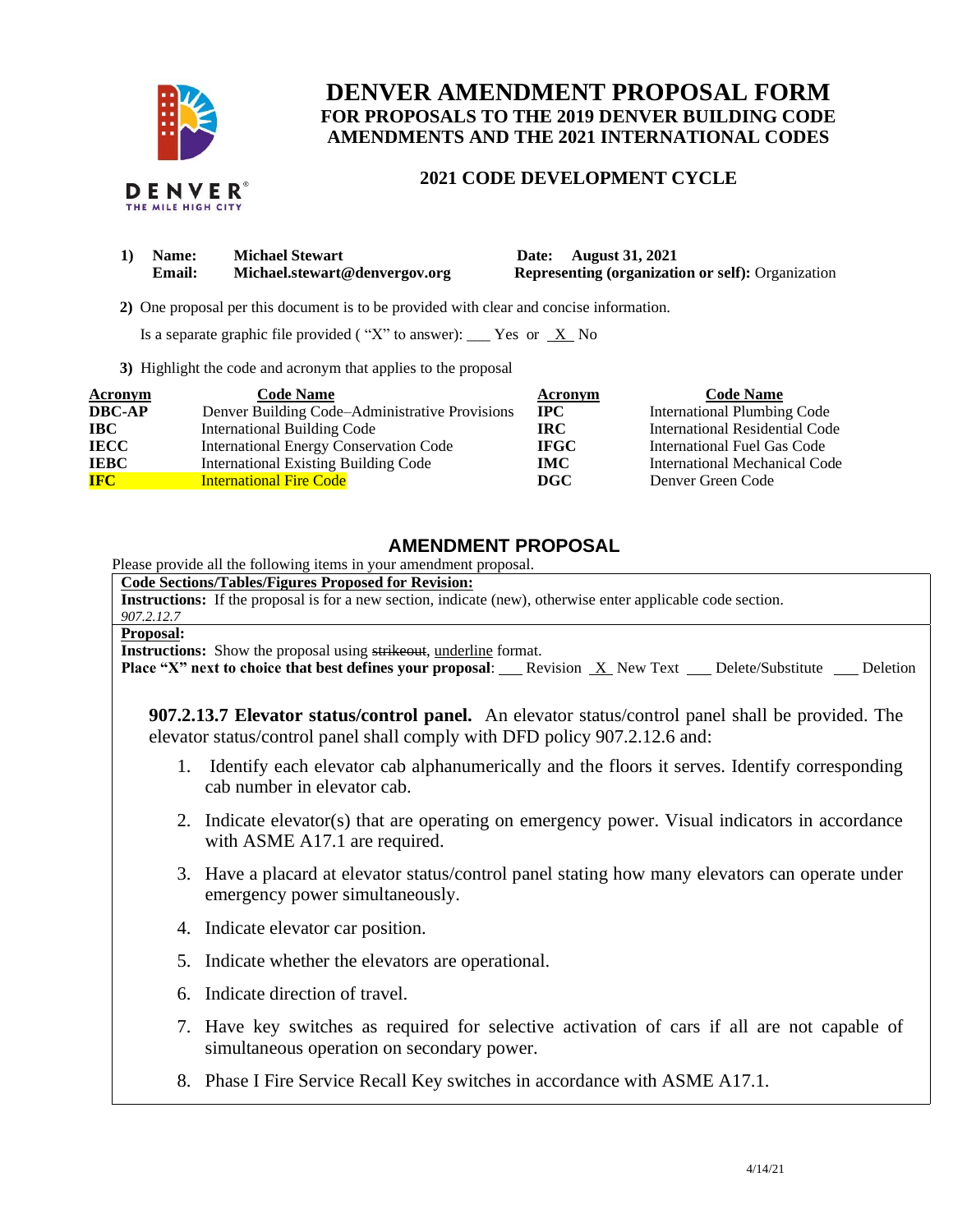- 9. Two-way communication system from the elevator to the FCC shall be incorporated on the elevator status panel. Two-way communication systems shall meet ASME A17.1.
- 10. Indicate whether the hoistway doors are open or closed.
- 11. Visual signal (flashing firefighter hat) for each elevator that has a corresponding in-car visual signal (flashing firefighter hat).

No other elevator functions shall be installed on these panels without approval from the *fire code official*.

### **Supporting Information (Required):**

All proposals must include a written explanation and justification as to how they address physical, environmental, and/or customary characteristics that are specific to the City and County of Denver. The following questions must be answered for a proposal to be considered.

Purpose: What does your proposal achieve?

ASME A17.1 Section 2.27.2.4.3 requires an indicator that the elevator has returned to the designated floor and the door is in the normally open position. This requirement conflicts with Denver Fire Code for pressurized hoistways, by requiring door open closed position we would still meet the spirit of the requirement

Flashing hat indicator – The in-car fire hat when flashing tells firefighters that the elevator could be unsafe as smoke has been detected in the elevator machine/Control room/space or hoistway. Depending on the configuration of a group or bank of elevators it is entirely possible that not all elevators are unsafe to operate and the fire hat may not be flashing in all elevators in a group. By adding this function to the elevator status panel the Incident Commander can inform firefighter of what elevators are still safe for their use

Reason: Why is your proposal necessary?

Brings us in line with ASME A17.1 Section 2.27.2.4.3 and helps with Fire Operations during an emergency to bring real time information to the Incident Commander.

Substantiation: Why is your proposal valid? (i.e. technical justification)

To be compliant with ASME A17.1, Section **2.27.2.4.3** The selector switch(es) shall be located at the designated level in view of all elevator entrances; if located elsewhere, means shall be provided adjacent to the selector switch(es) to indicate that the elevator is at the designated level with the doors in the normally open position.

**Bibliography and Access to Materials** (as needed when substantiating material is associated with the amendment proposal):

**Other Regulations Proposed to be Affected**

**\*For proposals to delete content from the 2019 Denver Green Code in conjunction with adding it to other mandatory Denver codes and/or regulations, only.**

Please identify which other mandatory codes or regulations are suggested to be updated (if any) to accept relocated content.

#### **Referenced Standards:**

List any new referenced standards that are proposed to be referenced in the code. *Denver Fire Code*

How will this proposal impact cost and restrictiveness of code? ("X" answer for each item below)